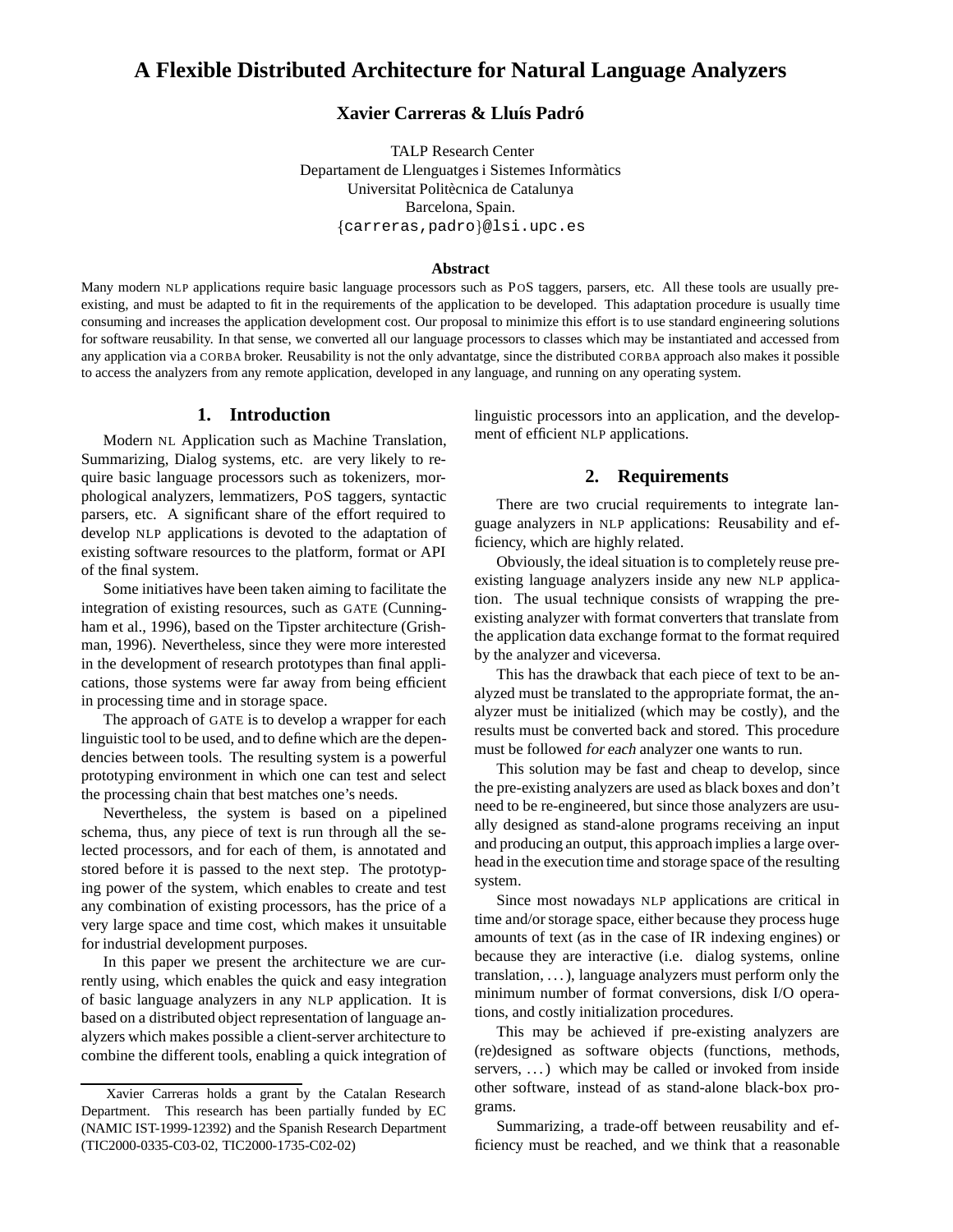investment in re-engineering linguistic processors as embeedable software components enables a faster development of efficient NLP applications based on those analyzers and eases the maintenance of the analyzers.

#### **3. A Client-Server vision**

In this section, the solution we have adopted after several years of experience developing and using language analyzers is presented. We think that it reduces the cost required to adapt or integrate the analyzers in new NLP applications, keeping a good efficiency level.

Our current system is an evolved version of the analyzers presented in (Carmona et al., 1998). We use a clientserver architecture, in which NLP applications are seen as having two layers: A basic linguistic service layer which provides analysis services (morphological, tagging, parsing,  $\dots$ ), and an application layer which, acting as a client, requests services from the analyzers.

In this scenario, integrating the basic analyzers in a new NLP application is reduced to three simple steps:

- Convert the data from application internal representation to the data structures required by the service interface.
- Call the service and obtain the results.
- Convert the results to the application internal representation.

The advantages of this architecture are:

- It enables to use the analyzer as a function call from any NLP application, not as a separate software package.
- The clients requesting analysis services may be not only NLP applications, but also other serviceproviding modules (e.g. a parsing module might request a POS tagging service). This enables the construction of increasingly more complex language analysis servers.
- It becomes unnecessary to define data interchange formats between analyzers. Each application can choose its own representation, provided it knows how to map it to the necessary data structures or parameters when requesting a service.
- Conversions are performed between application data structures and servers data structures, dramatically reducing the overhead caused by the reading, writing, parsing, and transmitting of text-based representations such as XML, SGML, etc. (note that this doesn't mean than the NLP application can not use XML, only that it doesn't need to internally work with it)
- The linguistic processors do not need to be initialized for each piece of text to be analyzed.
- The application may decide how and when to invoke each analyzer, and on which text segment (i.e. there is no need of a whole-text pipelined processing).

This Client-Server approach could be implemented in any Object-Oriented language, but if pre-existing processors are developed in different languages, the reengineering cost would soon become to high. Fortunately,

current software engineering technology provides us with means to integrate software objects developed in different languages, and even, running in different computers. This is further discussed in the next section.

#### **4. Distributed architecture**

The next step after the client-server vision of NLP presented above consists of having our clients and servers interact through some standard distributed object middleware, which will allow a client object to access a server object developed in any other language and running on any other computer or operating system.

There are several such engineering tools, such as SOAP or CORBA, and although the most suitable may depend on the kind of analysis services to be offered, the kind of applications to be developed, and the exploitation environment of these applications, any of them should serve the purpose of having a comfortable and efficient development and exploitation environment.

In our case, we relied on CORBA (Common Object Request Broker Architecture) standard (OMG, 1991) to manage that interaction. The architecture is briefly described in the next section.

#### **4.1. CORBA**

As detailed in the OMG web page<sup>1</sup>, the Common Object Request Broker Architecture, is the Object Management Group's answer to the need for interoperability among the rapidly proliferating number of hardware and software products available today. CORBA allows applications to communicate with one another no matter where they are located or who has designed them.

The Object Request Broker (ORB) is the middleware that establishes the client-server relationships between objects. Using an ORB, a client can transparently invoke a method on a server object, which can be on the same machine or across a network. As seen in Figure 1, the ORB intercepts the call and is responsible for finding an object that can implement the request, pass it the parameters, invoke its method, and return the results. The client does not have to be aware of where the object is located, its programming language, its operating system, or any other system aspects that are not part of an object's interface. In so doing, the ORB provides interoperability between applications on different machines in heterogeneous distributed environments and seamlessly interconnects multiple object systems.

In fielding typical client/server applications, developers use their own design or a recognized standard to define the protocol to be used between the devices. Protocol definition depends on the implementation language, network transport and a dozen other factors. ORBs simplify this process since the protocol is defined through the application interfaces via a single implementation language-independent specification, the Interface Definition Language (IDL).

ORBs allow the integration of existing components. Developers simply model the legacy component using the same IDL they use for creating new objects, then write code that translates between the standardized and the legacy interfaces.

<sup>1</sup>See http://www.omg.org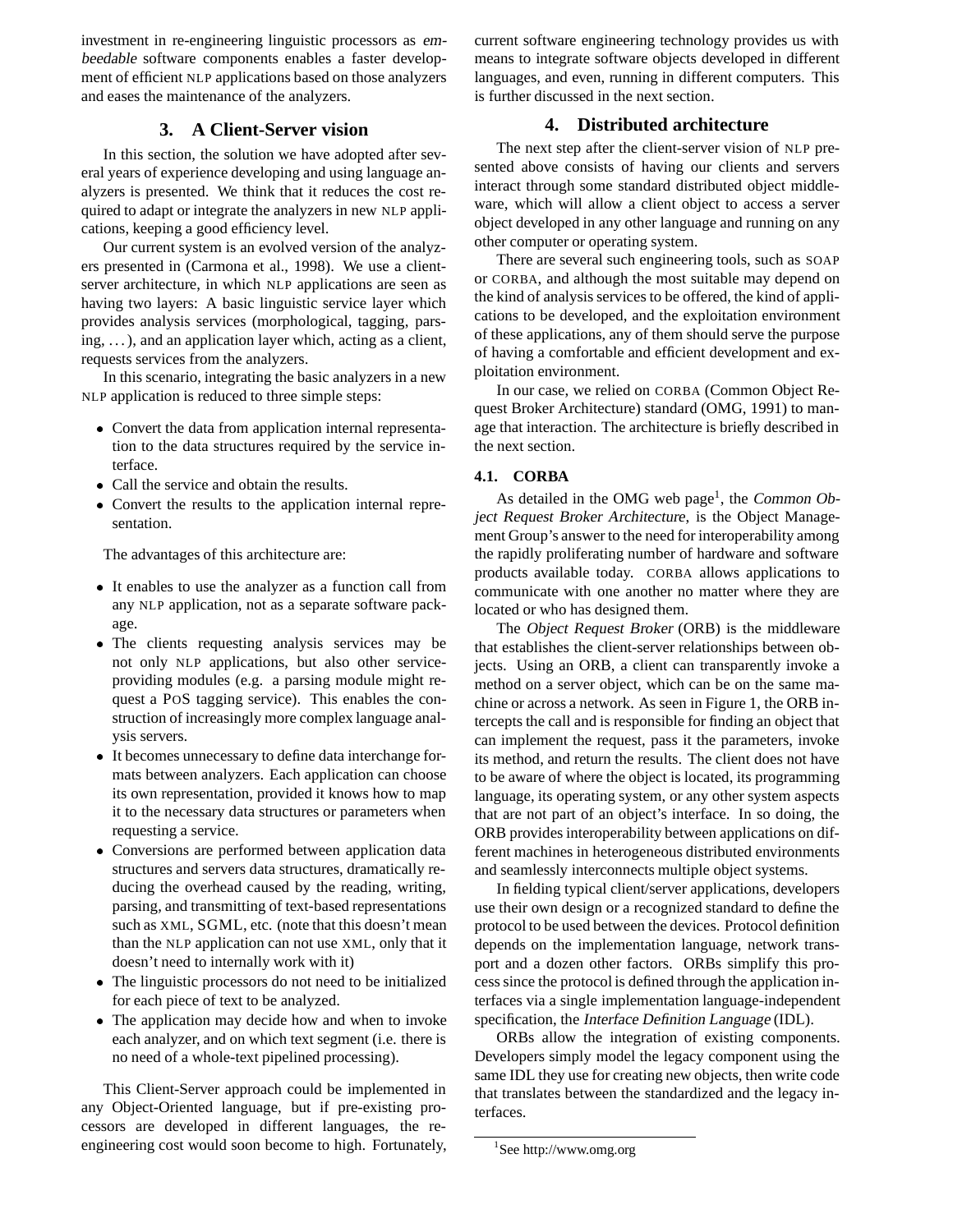

Figure 1: Client-server interaction via CORBA

#### **4.2. Advantages of a standard**

The advantages of using a standard architecture for the middleware of NLP applications are:

- Applications may be distributed over a network, increasing their efficiency, since several tasks may be performed in parallel.
- Several instances of the same service may be activated if necessary.
- Clients and servers may be written in different programming languages and run on different machines, which may run under different operating systems,
- CORBA specifications are open standards, and many free implementations can be found. We used ORBa- $\cos^2$  and COPE<sup>3</sup>.

The described advantages have a price that must be paid for. The main drawback is that the API of each analysis server are predefined, that is, the clients must adapt to the server, and the provided service may not cover exactly the client's needs. Nevertheless, this is a drawback that is also present in the wrapper approach, where the application must use the analyzer as a black box. In addition, the object oriented architecture makes it possible to build new servers via inheritance of existing ones, easing the development of modules which provide the exact kind of service required by the application.

#### **5. The TALP-CLiC Language Processors**

In this section we describe the particular framework we have adopted for the development of natural language analyzers and applications. Our system is developed by reseachers from TALP research center (Universitat Politècnica de Catalunya) and from Centre de Llenguatge i Computació (Universitat de Barcelona).

The engineering methodology followed is that of the Object Oriented design. Following some basic principles of Object Oriented methodology the analyzers become flexible, reusable and easy to distribute.

#### **5.1. The Analyzer Abstraction**

An analyzer can be seen as a software component -or object- that performs a language processing task at some level. Our architecture is based on the design of data classes which define the objects that hold and structure the information involved in the language processing. Up to now, our architecture includes two processing levels, defined by the processed data object:

- Word. Basic object representing a word in a text. It holds the word from, its morphological information (type of word, tokens, etc.) and morhposyntactic information, namely the list of possible morphological analysis ([lemma, POS tag] pairs) and the disambiguated candidate.
- Sentence. Object representing a sequence of words which form a sentence. Holds the sequence of words and a syntactic tree.

As usual, a class hierarchy defines the classes in the architecture (e.g.. words, sentences, syntactic trees) and the relations which structure the objects (e.g. a syntactic tree is linked to a sentence). Each data class provides an interface for accessing and modifying the data held by the objects of the class.

Under this framework, an analyzer is seen as an object that provides a task on a processing level. For example, a POS tagger disambiguates the morphological analysis of a word, or a parser generates the syntactic tree of a sentence. Therefore, in this setting, an analyzer is an object which provides methods to analyze data objects through the interface of an analyzer class.

Since data classes provide the linguistic structure to be held, and the analyzer objects use this structure to get and set the data, it is crucial that the design of data classes is general and rich enough to suit the needs of the analyzers in the architecture. A proper design of the data classes, with abstract access to the data, is required to ensure the incorporation of further language structure without affecting the design of the analyzers depending on such data classes.

While most of the language tasks may be specified with a simple interface, few of them require a simple computation on the data. Usually, the output of an analyzer is the result of a complex process of computation and reasoning which requires internal functionalities, the use knowledge and heuristics, and non-trivial parameter settings.

On the one hand, the functionalities that an analyzer requires can often be useful not only to the main task provided by the analyzer but also to other components in the architecture (e.g. a specific wrapper may require the use of the temporal expressions patterns of a morphological analyzer, or the mechanism of a chart parser may be used with arbitrary grammars, rather than specific syntactic grammars). On the other hand, the processing of an analyzer usually can be abstracted from the knowledge, and processign parameters may be set up under a general criterion (e.g. an analyzer abstracted from the language-dependent knowledge may be used for processing several languages or restricted subsets of a language considering specific terminology, or statistical-based analyzers can usually be tuned to meet an optimal criterion in the precision/coverage trade-off).

<sup>2</sup> http://www.orbacus.com 3 http://www2.lunatech.com/research/corba/cope/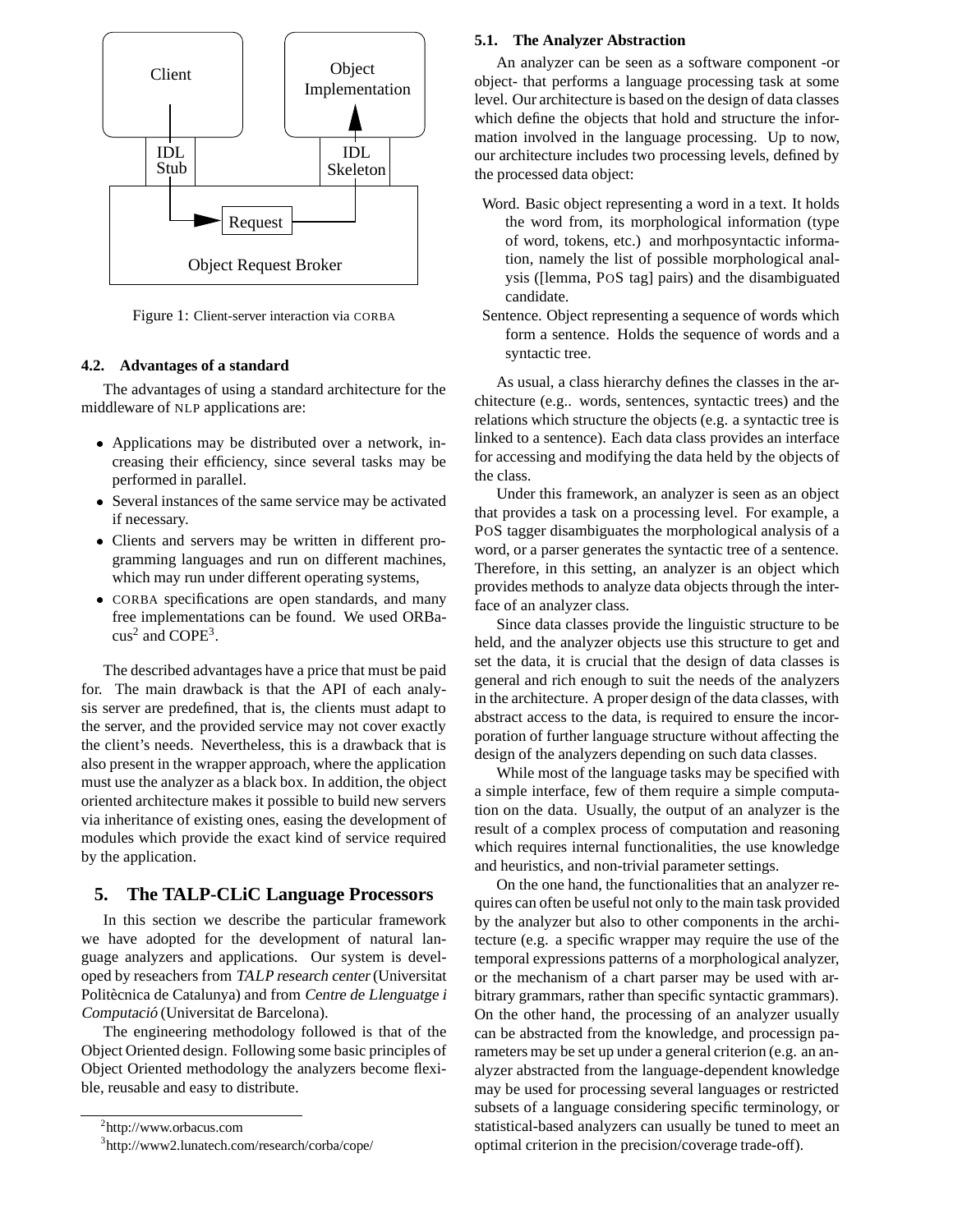For the sake of flexibility and reusability, it is crucial that the interface of an analyzer class provides access to the internals of the analysis process. We distinct three types of methods an analyzer should provide:

- Analysis. Provide the task of the analyzer as a blackbox, in a simple way.
- Setting. Allow to change the default behaviour of the analyzer.
- Functionalities. Provide access to the specific internal functionalities that are present in the task of the analyzer. Their use may be complex and may require knowledge on the internal data structures of the object.

Our general approach consists in putting special effort in the design of the class hierarchy which defines both the analyzer classes and the data classes which hold the data across the language processing. Analyzer objects must rely only on the language data objects, and the processing functionalities must be independent of any external processing and accessible from the outside through a rich interface. Standard software engineering must be used to achieve this goal.

#### **5.2. Particular Analyzers**

In this section we briefly describe the analyzers in our architecture. We distinguish two types of analyzers, according to their nature: primitive and shell analyzers.

**Primitive Analyzers.** Low-level analyzers, which perform the basic language tasks.

- *Tokenizer*. Receives raw text and returns a sequence of words.
- *Morphological analyzer (MACO)*. Given a sequence of words, adds to each one a list of morphological analysis. It also recognizes and joins multi-word forms in a single word. It is composed by specific analyzers -such as a form dictionary search, recognizers for dates, numbers, monetary and percent quantities, suffixed forms, multiword compounds, etc. Details can be found in (Carmona et al., 1998)
- POS *Taggers (Relax, TreeTagger)*. Receive word sequences and disambiguate its POS, based on the context of the word. See (Padró, 1998; Màrquez, 1999) for details.
- *Named Entity recognition (NAME)*. Given a sequence of words, recognizes and classifies name entities.
- *Sentence Splitter*. Receives a sequence of words and returns a sequence of sentences.
- *Full parsing (TACAT)*. Chart parser for full syntactic parsing. Details in (Atserias and Rodríguez, 1998).
- *Partial Parser*. Identifies partial parsing structures, namely chunks and clauses of a sentence.

**Shell Analyzers.** A shell analyzer offers high level functionalities, and, rather than performing the tasks, composes the functionalities of low-level analyzers of the architecture.

The main purpose of shell analyzers is the encapsulation of the standard processing involving several primitive

analyzers into class methods. In this way, standard processing becomes easy and both applications or higher level analyzers can make use of it as a black-box.

In our system, we have designed only a shell analyzer which carries all the standard high-level processing, namely the *MorphoSyntax* analyzer. It provides analysis methods for tokenizing raw text and processing language both at word and sentence levels. The analyzer is parametrizable for choosing language, skipping processing levels, or selecting the method for a particular task, when several analyzers are available.

#### **5.3. Applications**

Final applications which require language processing are built on the top of analyzers, requesting their services and making particular use of the processed material.

Since analyzers are defined in classes, an application can follow two main trends for their explotation, depending on the needs:

- Direct instantiation, as with arbitrary software libraries. The application may instance primitive analyzers (Figure 2) or a shell analyzer (Figure 3) depending on its needs.
- Client-Server scheme, building a separate CORBA server which provides the analyzers functionalities, as ilustrated in Figure 4

In all cases, standard software methodologies are followed.



Figure 2: Direct use of the primitive analyzers from an application

The easiness of adaptation of analyzers into an application depends again on the particular needs of the application. Standard processing is direct through shell analyzers. Non-conventional processing will require direct access to low-level analyzers and finer control of the process.

As an example, our basic application is the *Standard Language Processor*. It is a distributed client-server application providing standard language processing facilities at different contexts. The server is just a CORBA interface to the *MorphoSyntax* analyzer. Up to now, four clients use this server:

 Basic *ms-analyze*, a command-line tool which processes plain text and produces a simple verticalized output.